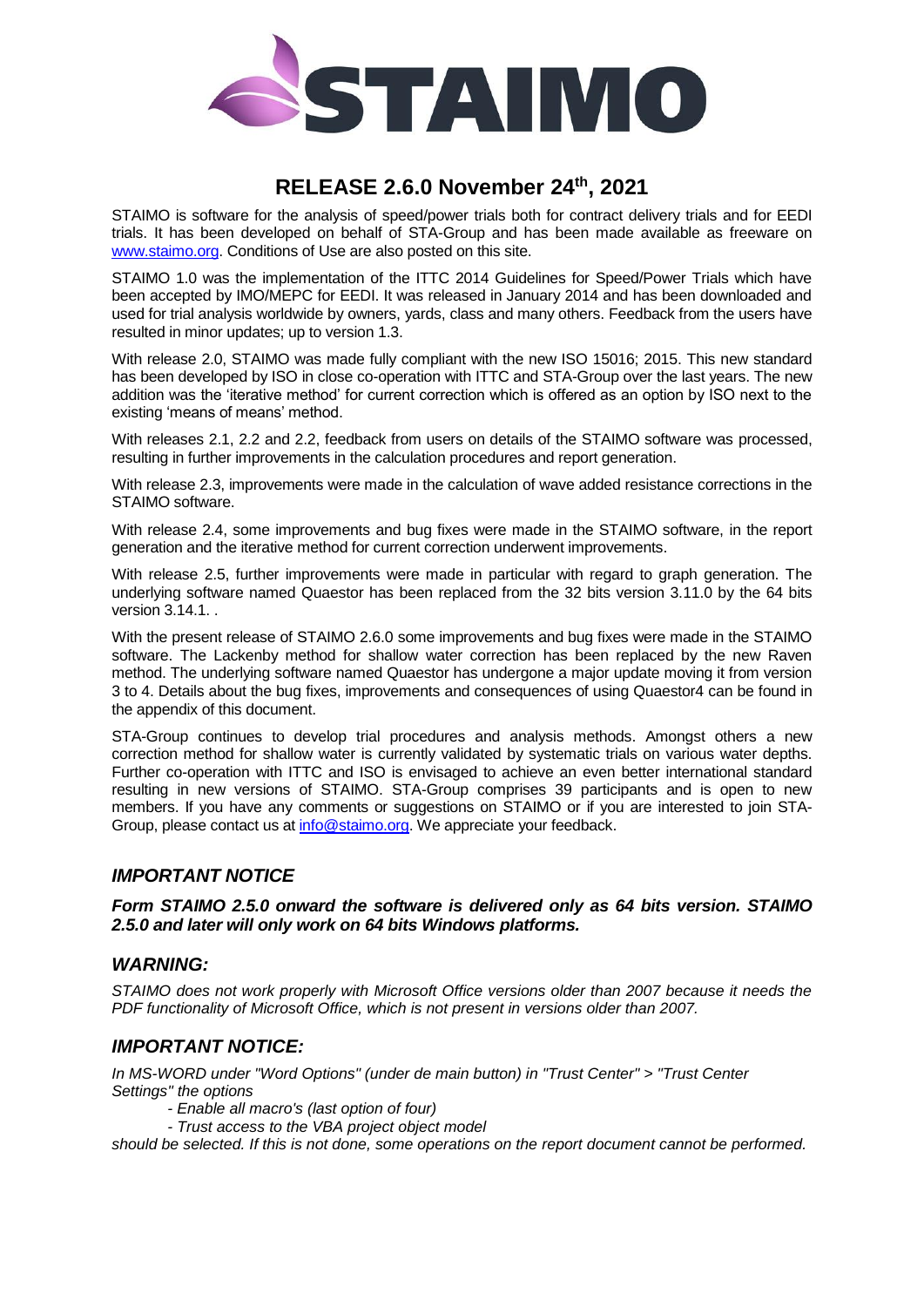*In MS-EXCEL under "Excel Options" (under de main button) in "Trust Center" > "Trust Center Settings" > "Macro Settings" the option - Enable all macro's (last option of four) should be selected. If this is not done, the macro's in the Excel sheets will not run.*

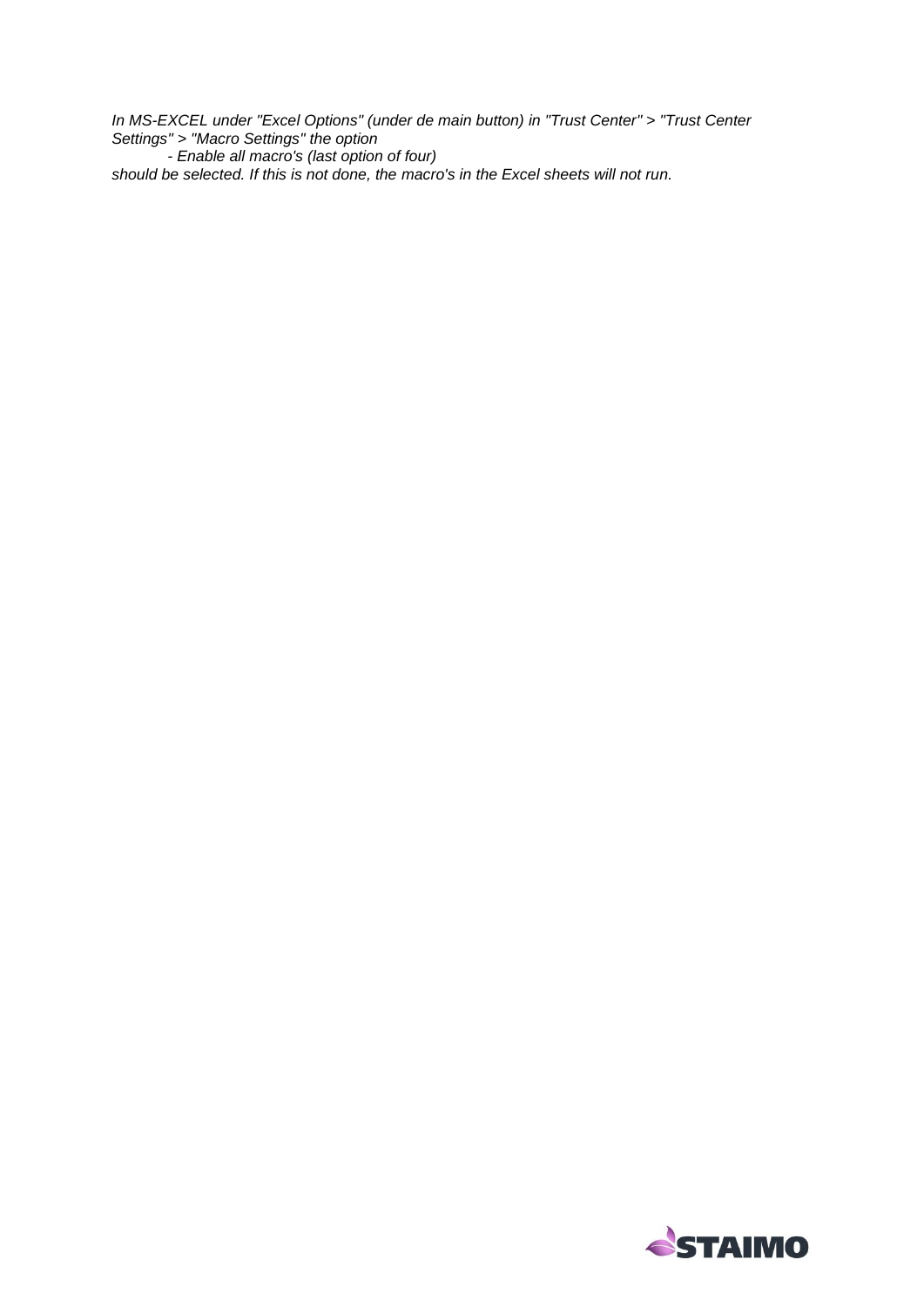# *APPENDIX*

Resolved issues and new features in STAIMO 2.6.0

- 1. Graph generation has been adapted on various locations, in particular the size of some graphs has been changed:
	- a. Current, CurrentIso and CX graphs have been changed into A5 landscape;
	- b. Font size of all axes have been made 9 points
- 2. The Lackenby method for shallow water correction has been made obsolete and cannot be selected anymore;
- 3. The Raven method for shallow water correction is now the only method available;
- 4. The "Overload factor for speed correction (KSIV)" has become obsolete since Raven provides a power correction and no speed correction. KSIV has been removed from the workflow;
- 5. Sea water properties (density, kinematic viscosity) are now implemented on the basis of ITTC 75- 02-01-03 from 2011. Standard density has been changed accordingly from 1025.800 to 1026.021 kg/m3;
- 6. The power correction due to wind is now based on the speed through the water and the speed over the ground. This results only in minor differences in the computed power;
- 7. Some minor changes were made in parameter descriptions and some improvements were introduced in the report template;
- 8. Some issues were resolved in the workflow with regard to changing the Contract loading condition;
- 9. Some bug fixes and improvements were made in Quaestor with regard to:
	- a. When the project name ended with a space, graphs were missing in the report;
	- b. The report name could have one or more of the characters  $(|V|^{m}<|)$ , due to which report generation failed, now these characters are all replaced by "\_";
	- c. Recalculation upon changing certain switch values in the input.
- 10. STAIMO 2.6.0 works with Quaestor version 4.1.8 which is a 64 bits version;
- 11. Please note that upon installing STAIMO 2.6.0 Quaestor4 is installed whereas the **Quaestor3 version and Staimo knowledgebase which came with the previous Staimo version remain available.** If no other Quaestor based applications are installed you can manually uninstall Quaestor3, the **Staimo.qkb3 knowledgebase should be maintained in order to allow Quaestor4 to open Quaestor3 projects.** The new knowledgebase is "Staimo.qkb4".
- 12. Project files of STAIMO 2.6.0 have the extension "qpf4".
- 13. Solutions created in Quaestor3 cannot be restarted for modification without recalculation. **Quaestor3 project files can be opened in Quaestor4, please select "projects (\*.qpf3)" in the file dialog to open older projects which have not yet been saved in Quaestor4 (qpf4) format.** The system will prompt for first saving the project in the new format. After closing the old project you see that the Quaestor4 version of the project appears on top of the "Recent projects" list. After reloading the Quaestor4 version of the project that was created recalculation is requested upon restarting any of the Quaestor3 created solutions;
- 14. Older projects may not immediately recalculate due to some missing values, please go through the workflow to check them out;
- 15. The training cases are not provided as a separate file anymore but are included as part of the regular setup;
- 16. STAIMO version 2.6.0 expires on July 1 st, 2024.

### Resolved issues and new features in STAIMO 2.5.0

- 17. Graph generation has been improved on various locations. The following issues were encountered and are resolved in STAIMO 2.5.0.:
	- a. With curve fitting, the MCR intersection sometimes dropped outside the graph canvas;
	- b. Graph ranges were not always on primary lines of the grid, making the graph not surrounded with a solid line:
	- c. When the absolute rpm values became larger than the absolute power values, the speed/power curve layout got erroneous;
	- d. Tidal curve vertical axis was not formatted correctly;
	- e. If a large number of wind cx values were defined, only a limited part of that data was presented in the graph due to too narrow data ranges.

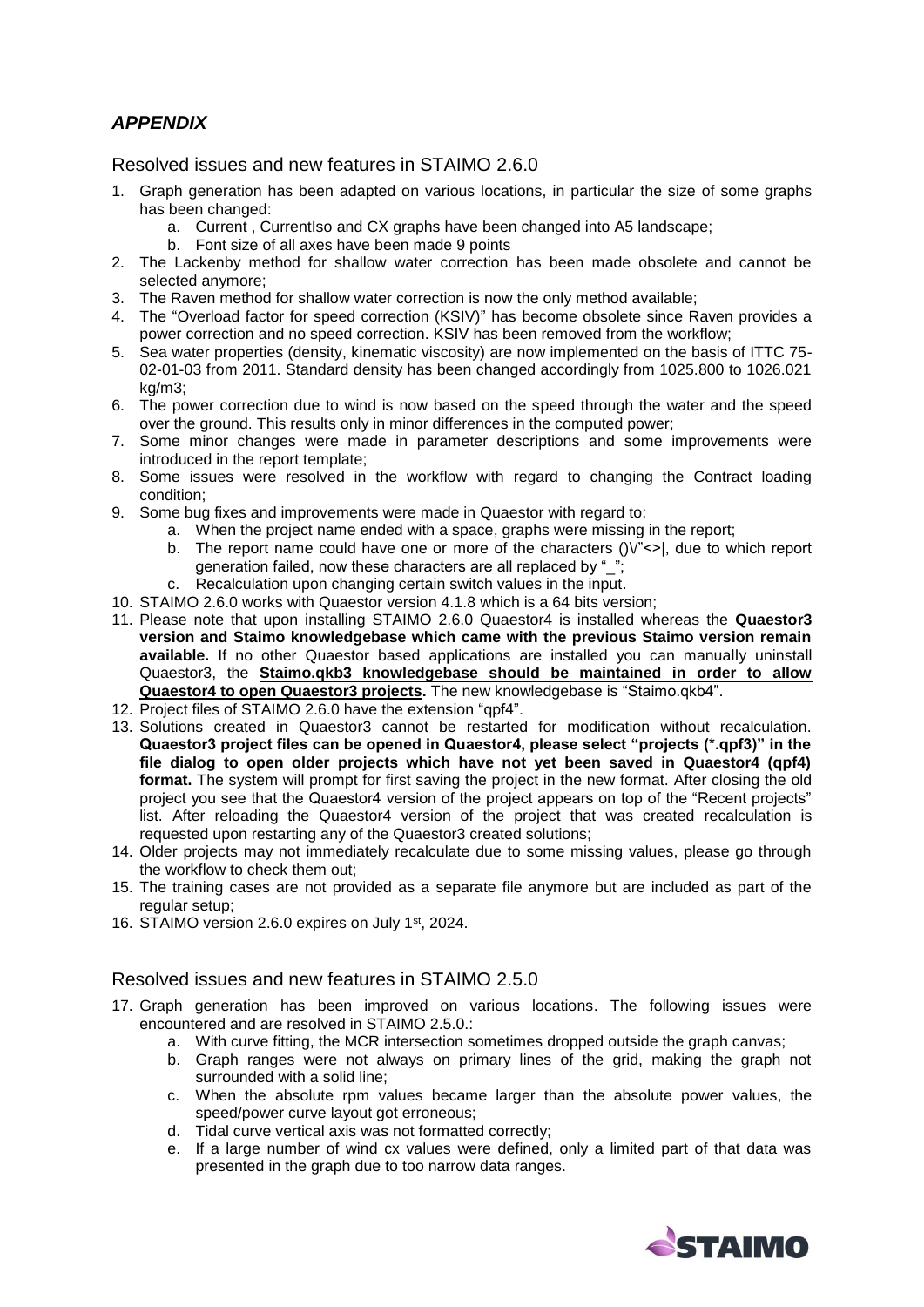- 18. When using ship specific cx tables for wind corrections: It is no longer necessary to enter a ship specific cx table for the contract loading condition in cases where the specified contract is valid for ideal trial conditions.
- 19. Some minor changes were made in parameter descriptions and in the report template;
- 20. Some issues were resolved in the workflow with regard to changing the Contract loading condition;
- 21. Some bug fixes and improvements were made in Quaestor with regard to:
	- a. Copying cell values in the workbase list;
	- b. Table refreshing while moving through a large table;
	- c. Recalculation upon changing certain switch values in the input
- 22. STAIMO 2.5.0 works with Quaestor version 3.14.1 which is a 64 bits version;
- 23. This STAIMO version expires on December 31<sup>st</sup>, 2021.

### Resolved issues and new features in STAIMO 2.4.0

- 24. With previous versions of STAIMO, when selecting any solution node in an existing project, the solution became immediately active for adaptation. Depending on the options used in the solution and if the STAIMO version was newer than the one by which the solution was created, the solution was immediately initialised for recalculation to update the solution for any changes made in the newer STAIMO version. Starting with STAIMO 2.4.0, any existing solution which needs to adapted to a recent STAIMO version will not start automatically. This allows you to open the existing report before recalculation and to maintain solutions created by older versions for reference. Initialisation and recalculation will only occur after pressing the 'Data input' button. After selecting any existing solution in the tree view and by means of the right mouse button menu option *Sea trials analysis>Copy*, you can create a copy of this solution in your project while maintaining the original. The solution copy can be subsequently be started and recalculated.
- 25. Users found that the iterative method in STAIMO has frequent problems to converge. Some changes were made to the implementation to improve this: the solution of the Means of Means method is now used as starting value for the iteration. Also additional information is provided in the STAIMO interface during the iteration to show the progress of the iteration which may be of assistance to users to limit the number of iterations until the moment the error grows or keeps oscillating above the error criterion value.
- 26. The conversion to other loading conditions, if any, has been brought in accordance with the ISO/ITTC procedures in which the model curve for the contractual trial condition is shifted along the power axis using a delta\_PS and a delta\_NS. Subsequently a PS\_factor and a NS\_factor is determined at 75% MCR which are then used as corrections on the model curve for the contract loading condition and/or EEDI loading condition.
- 27. If 'Trail condition' is selected as contract condition and model tests are available, only model test for the 'Trail condition' need to be provided whereas previously the same model test had to be entered for the 'Trail condition' and the 'Contract condition'. Please note that 'Contract condition' may have to be reselected in the event of solutions created with STAIMO versions older than 2.4.0.
- 28. Curve fitting is now allowed in combination with model test data only when no loading condition conversion takes place, i.e. when the contractual trial loading condition equals the contract loading condition.
- 29. The generation of the performance graphs in the report has been improved in such way that curves on top of each other are avoided by filtering the input to SpeedPower.xls on coinciding tables. Legends in the graph headers for which no data is provided are removed from the graphs making them much less confusing and easier to interpret.
- 30. The report generation logic has been updated to avoid superfluous information. For example, if no loading condition conversion nor sea margin is applied, chapter 5 will not be included in the report. A number of tables in the report have been improved by changing the number of digits in certain columns to make it fit better within their borders.
- 31. The STAIMO input has changed on a few locations:
	- a. In 'Conditions>Contract conditions' drafts and displacements are filled in and cannot be changed if 'Contract loading condition' = 'Trial condition';
	- b. Idem for 'Conditions>EEDI condition', if any
	- c. 'Powering test data>Contract condition' is only included if 'Contract loading condition' <> 'Trial condition';

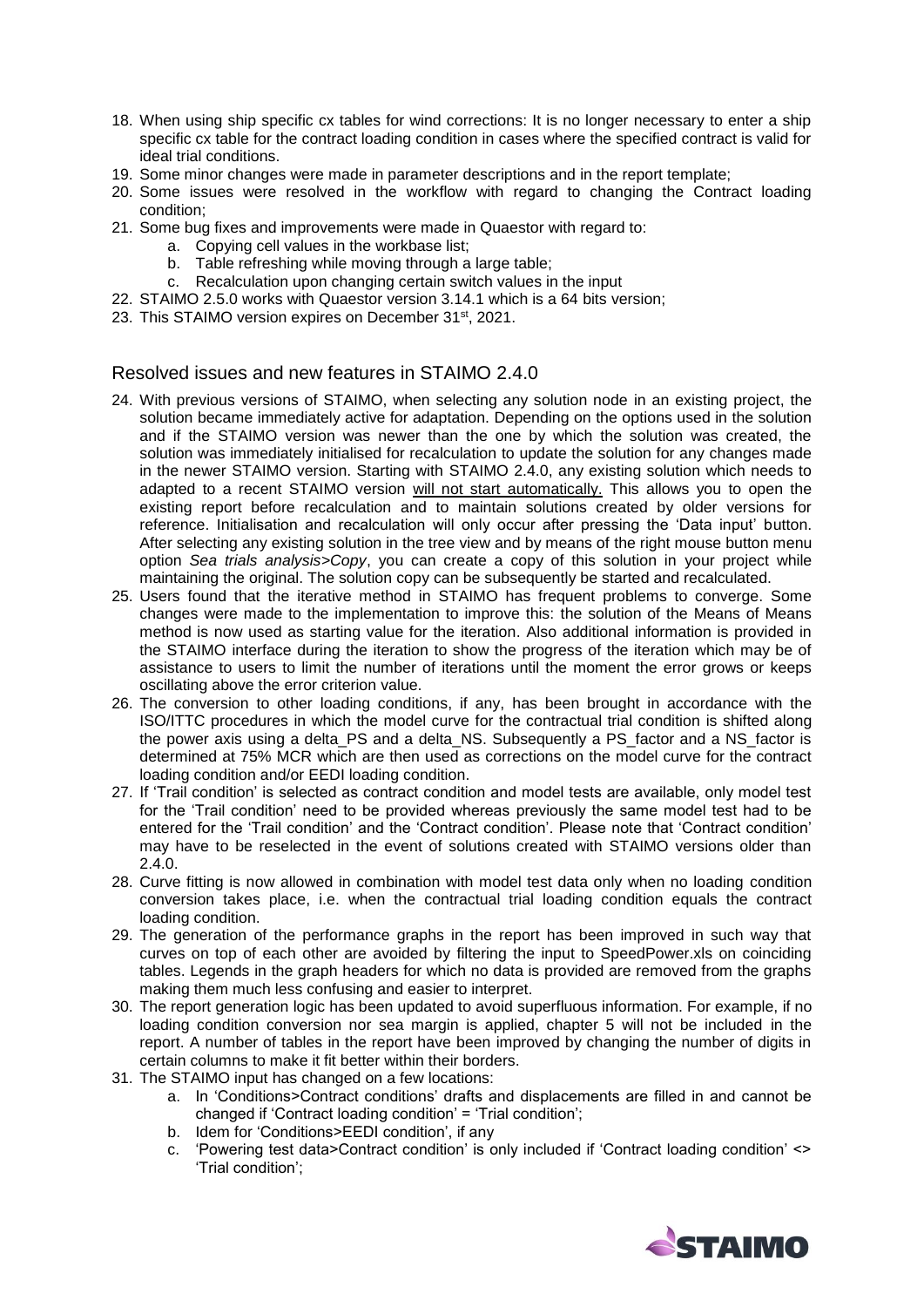- d. 'Use curve fitting if allowed?' has been moved from 'Ideal trials -> Contract condition' to 'Trials ->Ideal trials condition'.
- 32. STAIMO 2.4.0 works with Quaestor version 3.11.0 which will be the last 32 bits version of Quaestor to be issued. Future versions will be 64 bits.
- 33. This STAIMO version expires on July 1<sup>st</sup>, 2019.

#### Resolved issues and new features in STAIMO 2.3.0

- 34. The calculation of wave added resistance, based on RAO's from model tests and measured or computed spectra, was not always correct due to an error in the calculation of the angular difference between the RAO and the spectrum. In particular negative wave and swell directions were not dealt with correctly. The maximum angular difference between a RAO and the relative wave/swell direction is 15 degrees. The RAO's are considered symmetrical, which implies that a RAO for bow quartering waves from starboard is also valid for bow quartering waves from port. Therefore, a RAO for bow quartering waves (45 degrees) is useable for relative wave directions between 30 through 60 degrees and -30 through -60 degrees.
- 35. In case the wave height was zero and swell height was non-zero resulted in omission of the swell in the wave correction, resulting in zero correction for swell. This has been resolved for STAIMO 2.3.0.
- 36. The criterion for the relative wave and/or swell direction of 45 degrees from the bow was not applied correctly when using STAWAVE2 in STAIMO 2.2.0. This has been resolved for STAIMO 2.3.0.
- 37. A correction was made in the spectral density appendix of the report taking into account the availability of seakeeping RAO data in the input.
- 38. If no speed/power points fulfil the ISO/ITTC power limit of 65% (or any other input value) the program terminated with a failure to execute a particular relation. A clear error message will now be displayed in such event explaining that none of the speed/power points fulfil the power criterion.
- 39. STAIMO 2.3.0 works with Quaestor version 3.8.1.
- 40. This STAIMO version expires on July 1<sup>st</sup>, 2018.

#### Resolved issues and new features in STAIMO 2.2.0

- 1. By mistake, the shallow water correction according to Lackenby became dysfunctional in version 2.1.0. This has been corrected and in this version the shallow water correction is working properly;
- 2. In Table 9, 'True wind analysis' the check on the wind speed limit was based on the wind speed at the anemometer height where it should be based on the wind speed corrected towards the reference height instead. This has been corrected.
- 3. In the output of the EEDI condition the tables and text has been adapted for the event that curve fitting is used in the EEDI performance prediction. The errors in the presentations for this purpose have been resolved. In the text and in the prediction table it is now indicated that curve fitting is used and in which form.
- 4. STAIMO 2.2.0 works with Quaestor version 3.5.6.
- 5. This STAIMO version expires on July 1<sup>st</sup>, 2015.

### Resolved issues and new features in STAIMO 2.1.0

- 1. The iterative method has been updated. The standard maximum number of iterations has been increased to 12 and this value can also be redefined in the workflow in "Actual speed trial data>Run data>Max. number of iterations". The value is limited between 5 and 100. The convergence of the iterative method varies considerably, often the convergence criterion is reached in three or four steps, sometimes it takes 15-25 steps and in some cases no convergence is reached at all, not even in 100 steps. In that case the convergence factor keeps 'penduling' around a certain value. Experience shows that when the convergence factor does not gradually reduce (which in some cases can be only slowly) during the iteration it is not useful to further increase the number of iterations;
- 2. The 'intermediate derived data' table has been updated; the RAA is included;

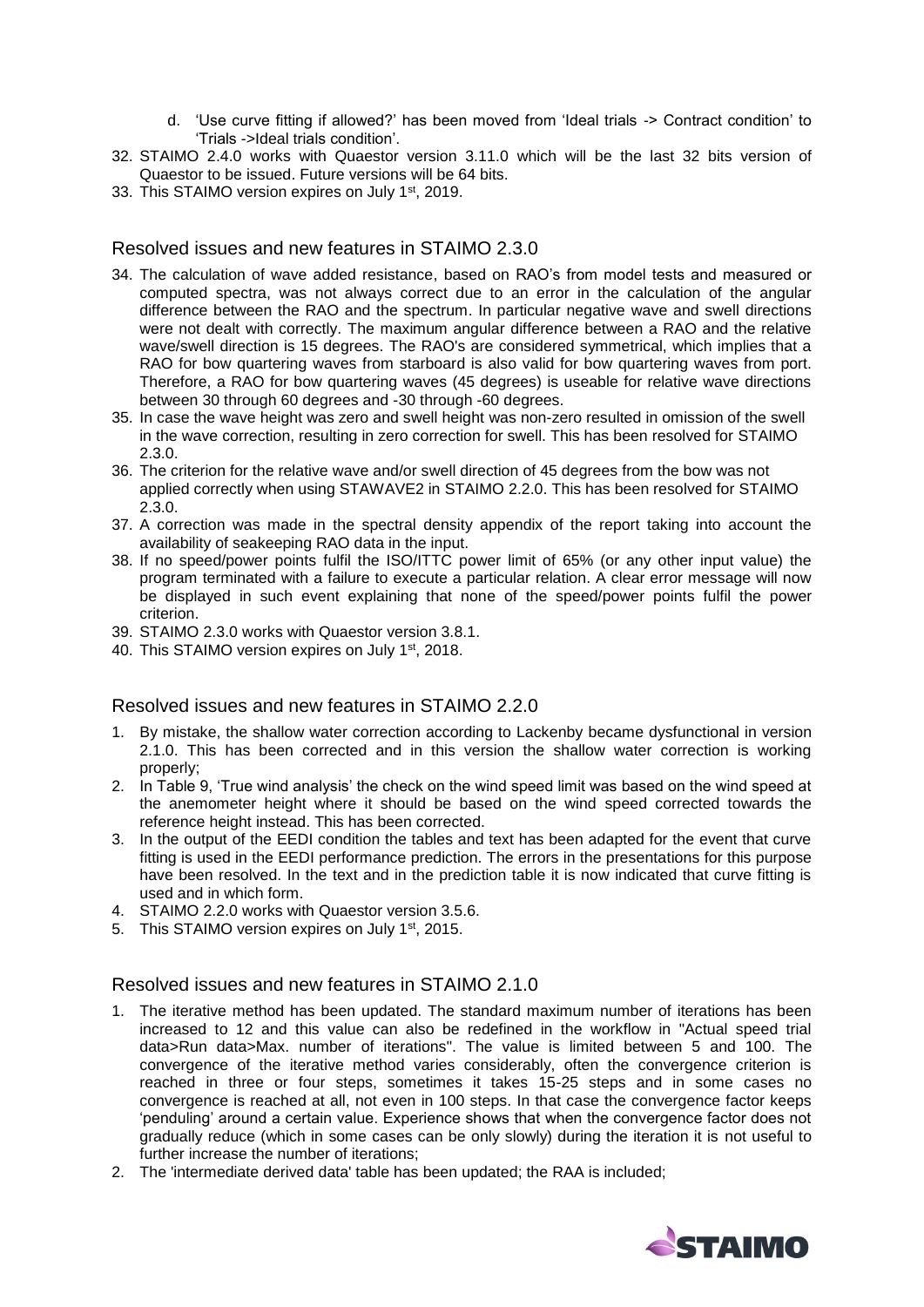- 3. The boundary conditions of wind were reported incorrectly. This has been fixed;
- 4. With opening the STAIMO software, IMO documentation is included, describing the speed trial procedures from ITTC and ISO 15016;
- 5. There is no longer an option to choose for '3 nautical miles' for the run duration. Only durations of 10 or more minutes can be entered;
- 6. The explanation of the maximum displacement offset has been replaced to the "Actual speed trial data" entity;
- 7. An incorrect IMO number now turns red in the STAIMO interface;
- 8. The entered G-modulus of a propeller shaft is now pre-entered as 82400 N/mm2 by default as specified by ISO15016;2015. This value can still be modified by input of the certified specific shaft G-modulus;
- 9. The explanation of the overload factors now includes the sentence: "These factors should be available from model tests.";
- 10. The lower power limitation for the runs that are taken into account, now has to be entered as a percentage in "Actual speed trial data>Run data>ITTC/ISO power criterion". According to ITTC/ISO, only power settings above 65% MCR are taken into account for the determination of the offset between model tests and actual speed trials. The percentage used is included in the report;
- 11. The message for the application of a shallow water correction has been updated for cases of too shallow water. The shallow water correction is maximized to the minimum water depth as described by the ITTC/ISO;
- 12. Notifications on the requirements on draught and trim have been added;
- 13. When STAWAVE2 is used for the correction of wave induced added resistance, the value of Kyy/Lpp is reported;
- 14. For STAWAVE2 the new limits of application as specified in ISO 15016:2015 are applied.
- 15. When the method of Fujiwara is used for the correction of wind, a correction to a reference height is included. This reference is not 10 m above the water level as for wind tunnel tests, but calculated by: Zref =  $(7/8)^{7*}Z$ . Z is equal to the height of the anemometer above the water during trials. The true wind speed is corrected to the reference height according to ITTC/ISO procedures;
- 16. The font size of the legends in the speed/power, speed/rpm and rpm/power graphs has been increased to 8 points;
- 17. In case no model tests are available, too many speed/power relations were presented in the graphs. This has been fixed;
- 18. In case no model tests are available, the 'service curve' was at another level than the 'ideal trials curve', even if the sea margin was 0%. This bug has been fixed;
- 19. The iterative method is now based on the starting time + run duration/2 instead of the run starting time as it was previously;
- 20. Some typing errors, a.o. in the explanation of the curve fitting procedure have been corrected;
- 21. The logic related curve fitting of the prediction curve has been checked and tested for multiple use cases. Curve fitting is now allowed and used if the requirements as described in the ITTC/ISO rules are fulfilled;
- 22. Some adaptations have been made to the knowledge base in order to avoid problems when changing certain values in a solution. An example is e.g. changing the displacement in the Contract or Contract trial condition which should result in rechecking the data in the actual trial condition. Another example is changing from using wind coefficients into Fujiwara;
- 23. In view of the table layout limits, the decimals in the values for wave and wind corrections were removed;
- 24. Some adaptations were made to the framework in order to improve the behaviour when changing values in a solution, in particular for the immediate recolouring of affected nodes when moving to a next node;
- 25. In some cases, the table with derived intermediate data was not properly formatted which has been fixed;
- 26. The x-axis of measured spectra in the report was not correct; it must be "Frequency [rad/s]" instead of "Wave period [s]";
- 27. The dimension of "Overload factor on etaD" should not be [%] but [-] as it is a coefficient.
- 28. The x axis of the current curve now shows the correct starting time rounded in hours instead of 0:00 which was incorrect;
- 29. STAIMO 2.1.0 works with Quaestor version 3.5.2. Some issues were resolved in Quaestor 3.5.2 which are related to the creation of additional solutions in a (STAIMO) project and the problems

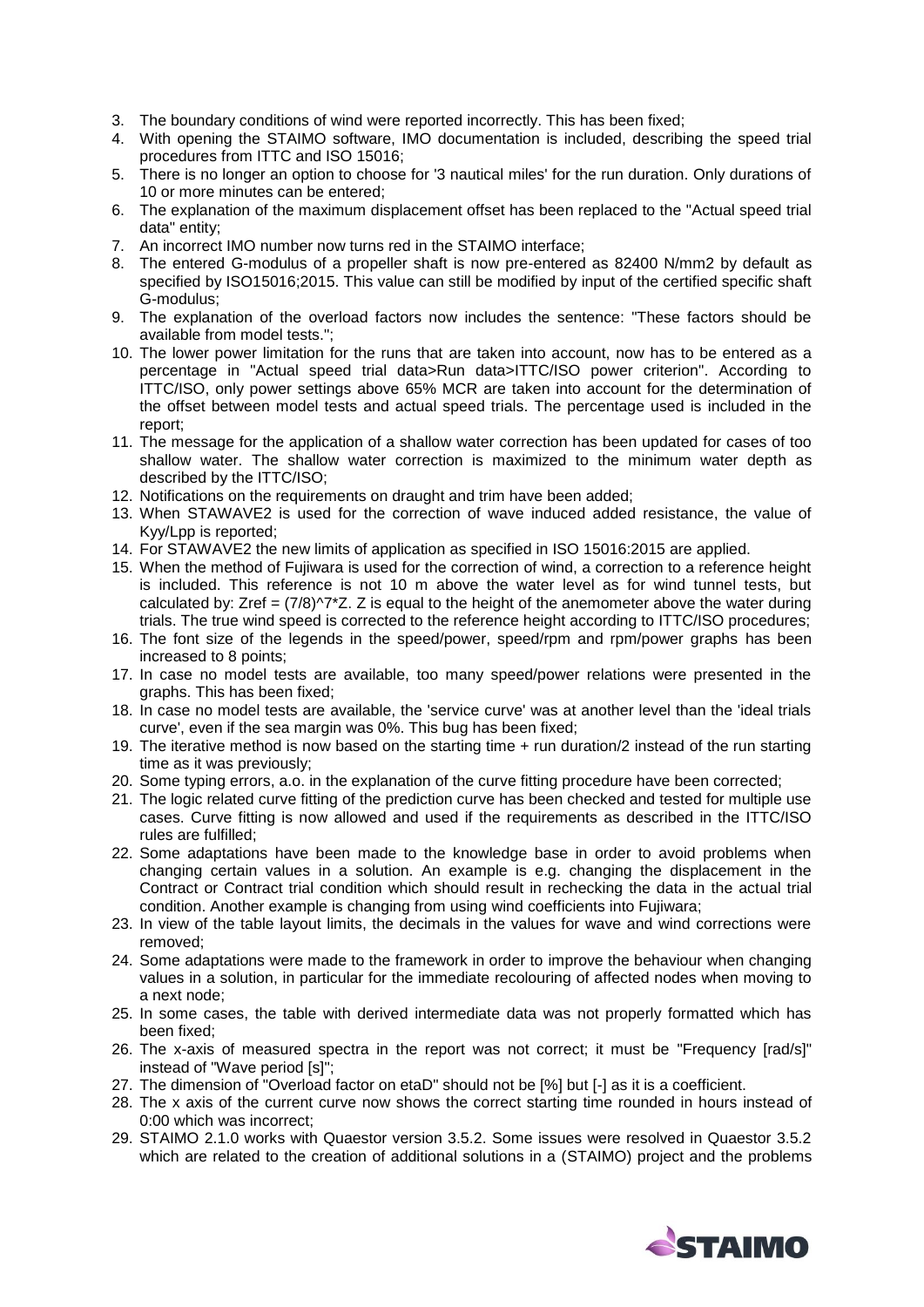with expired licenses for other Quaestor applications than STAIMO installed on the user's computer.

Resolved issues and new features in STAIMO 2.0.0

- 1. STAIMO 2.0 is now also fully compliant with the new ISO 15016; 2015 at the same time STAIMO 2.0 still fulfils all requirements by the ITTC Guidelines for Speed Power Trials 2014 which are accepted by IMO/MEPC for EEDI;
- 2. The main addition compared with the previous version 1.3 is the implementation of the 'iterative method' for the current correction. At the same time the original 'means of means' method as specified by ITTC and also accepted by ISO is still available.
- 3. During testing of the iterative method it was found that with very large corrections for e.g. wind or waves, the iterative method may not converge into a realistic solution. It is advised to always check the current curve in section 4.4 of the report. If the current speeds are very high, you may conclude that the solution is not valid. If possible it is advised to also perform a Means of Means analysis and to compare the resulting current curves.
- 4. The correction for wind added resistance was based on the averaged speed value of the run set and not on the basis speed over the ground as it should be. This has been changed into a correction on the basis of speed over the ground;
- 5. STAIMO 2.0.0 is delivered with Quaestor 3.4.18. Some issues were resolved in the graphical user interface which allowed the user to close the Explanation and the Plots and Drawings panel without the ability of re-open them in an convenient way. Also the Load Defaults button th the Options>files panel caused the user interface to get in a undesired state;
- 6. Some default values were changed in accordance with international standards, for example the standard value for sea water density was changed from 1025 into 1025.8;
- 7. Some issues in the reporting were resolved and small adaptations were made. The wind speed and wave height are now checked against the limits provided by IMO/ITTC/ISO 15016 and their compliance is presented in the report's tables. Wave and swell heights are checked against the above mentioned limits and compliance/non compliance is also presented in the input table. When limits are exceeded, please note possible effects described in item 3);
- 8. Without powering model tests the tidal curve was not presented in the report which has been resolved;
- 9. The legends in the graphs were adapted to make them more easy to read;
- 10. The option has been introduced to use curve fitting instead of shifting the model curve for the contract condition and for the EEDI condition when the contract/EEDI draught and displacement are equal to the trial draught and displacement. This option can be used if there are  $4$  or more non-discarded power settings. If no powering model tests are available, this method is always used if there are 4 or more non-discarded power settings;
- 11. A sign error was found and resolved in the contract wave correction when using RAO data from model tests;
- 12. The option has been introduced to input the MCR percentage under which power settings are discarded in the performance prediction. The minimum accepted is 65% MCR, any power setting below the provided percentage is discarded. In the report the provided percentage is presented and whether or not it diverts from the minimum accepted factor of 65%.

## Resolved issues and new features in STAIMO 1.3.0

- 1. The correction for wave added resistance on the basis of RAO data was used from OMEGA=0 to the maximum value of OMEGA in the RAO. Since RAO data are often not defined from OMEGA=0 onward, extrapolation was performed in the multiplication from the RAO with the wave spectrum which could result in a negative contribution of the wave added resistance from OMEGA=0 to OMEGA=minimum value in the RAO table. In extreme cases this could lead to small negative or even positive wave added resistance corrections. This problem was solved by using the real minimum OMEGA of the RAO table instead;
- 2. In version 1.2.0, the displacement in table 10 (ideal trial conditions) gave a displacement equal to the actual trial displacement which is not correct. This result is already correct towards the "agreed trial displacement". Table 13 compares the same values directly with the model test, so the displacement should be the same (agreed trial displacement) as has been done in this version 1.3.0;